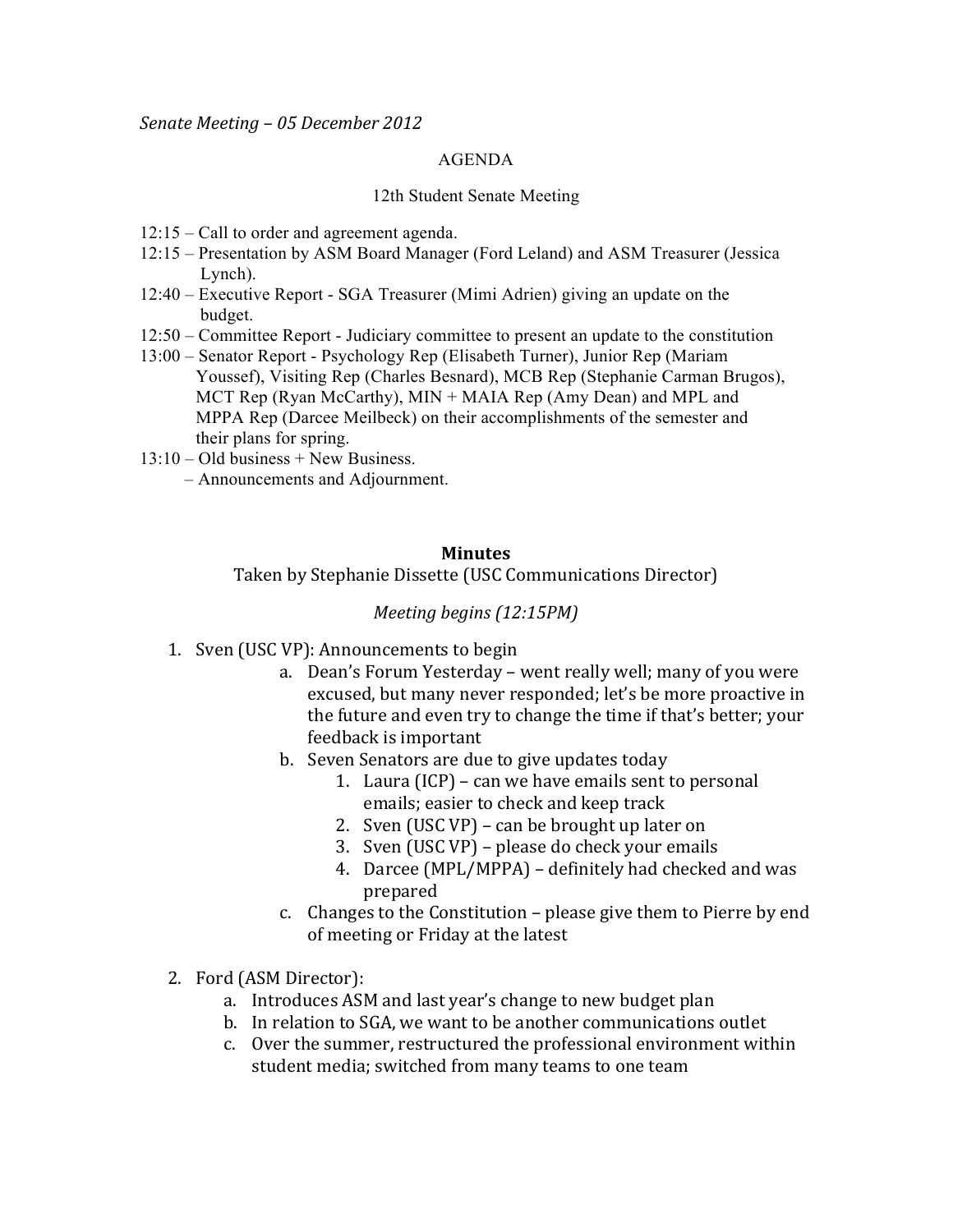- d. Started by building an executive team including Treasurer, advertising directors, etc.
- e. Additional faculty support after efforts with Academic Affairs; three classes for four publications; hired new professors, real professors in the field; 2-4 credits depending on positions on team (free); validates the student media
- f. 7eme launched over the summer campus website; first outlet for web-blogging
- g. Old system did not fit into new structure; needed real space and class times; a real newsroom for full team; exclusivity for confidentiality
- h. Went in this summer to completely restructure the ASM office; all work and shopping done by students
- i. ASM advertises for AUP too incoming students that chose AUP for media outlets
- j. Invested in 15 iMacs, used regularly by all Student Media outlets
- k. Invested in Industry Standard software
- l. Why invest so much in ASM?
	- i. Investment in school, marketing resource, community, etc.
	- ii. Reformatted team structure
	- iii. Recruited 65 students over orientation; new students getting involved immediately; represent approximately 7% of student body; most dedicated and largest student club on campus
- m. The Planet published twice; more consistent and productive; better overall design
- n. The Peacock redesigned, reimagined, and refocused: representation of "the vibe" of AUP; gone to print, should be here by tomorrow; more about student design
- o. Office space used constantly; about 40 students in and out during classes; business to Amex, using clubs room too
- p. The  $7<sup>th</sup>$  Dimension Radio weekly produced; campus debates; hearing own thoughts reflected in community; reconnect with small AUP community; attempting to make it more interactive
- q. Journals spent a lot of time on journals this year; about 8 different journals each semester; now, 4 editors consolidated journals into 2 journals: Paris Atlantic and The Lutetian; streamline teamwork and focus on best work possible
- r. 7eme daily updates; centralizes information on campus; includes events calendar; representing AUP to rest of the world too; tangible representation; working with Outreach and Development to advertise with Air France; already with Urban Outfitters
- s. Radio team is looking into Radio Campus participation
- t. Already writing with Dash Magazine; 7eme photographers and writers are their eyes and ears at Fashion Week
- u. Partnership developing with Fashion Track; to re-launch PANAM (video production)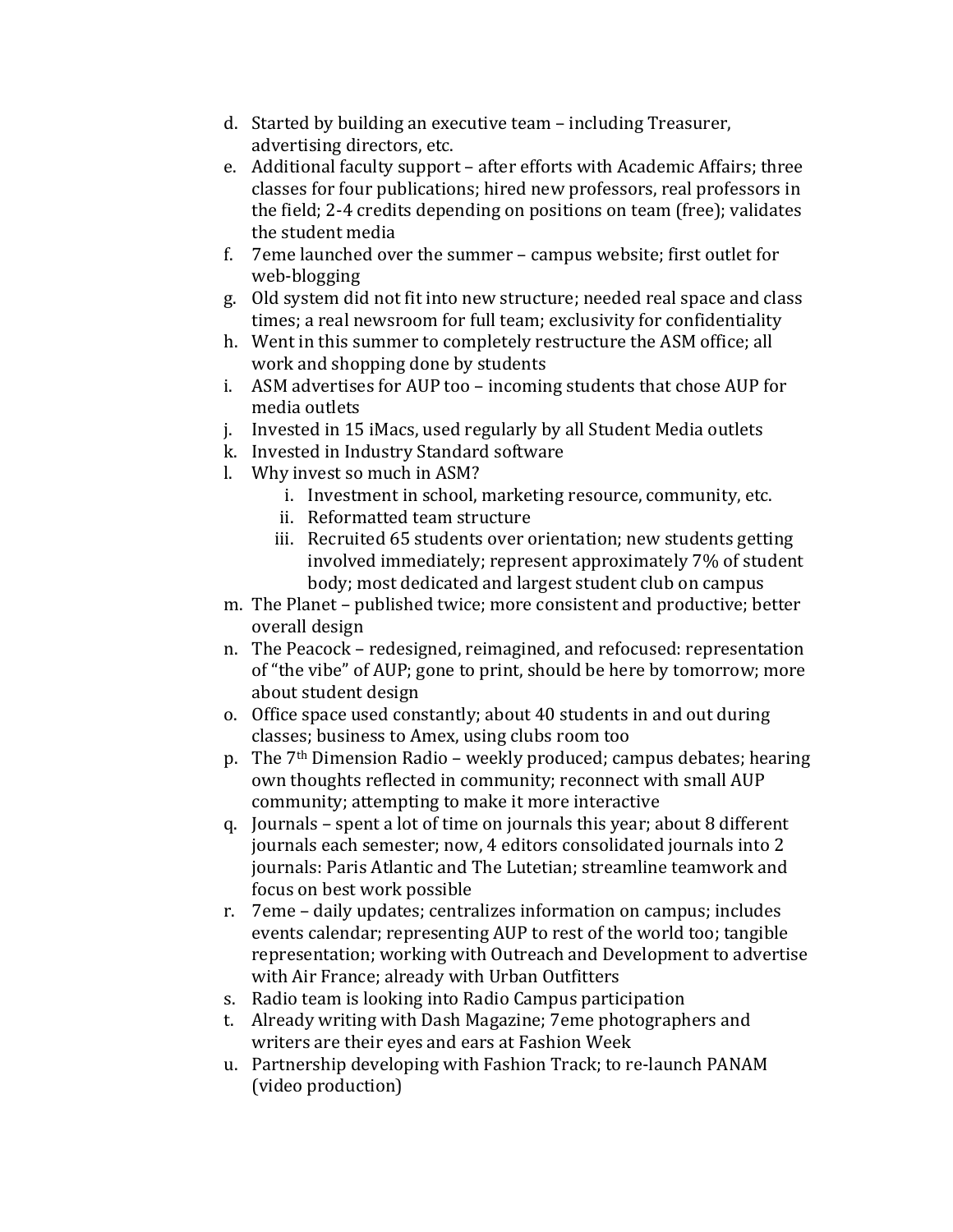- v. Looking ahead want to become more of a presence on campus; this semester was about restructuring; The Planet wants to come out more frequently, same with The Peacock;  $7<sup>th</sup>$  Dimension intends to be more interactive; PANAM looking to be re-launched
- 3. Jess Lynch (ASM Treasurer):
	- a. Senior at AUP, new to ASM my concern is budget
	- b. Goal has been to find ways to spend more intelligently to support production
	- c. Narrowed down spending into 6 categories, based on publications, etc.!
	- d. Independent budget with transparency, well-documented, presenting in Senate; trial year
	- e. (To be attached)
	- f. Also keeping a Treasurer's manual, record for future generations
- 4. Questions for ASM:
	- a. Laura (ICP) looking at divided spending for each journal; looking at The Peacock – why only two academic journals with so many academic departments; ASM isn't representing the school through its academics; too much emphasis on Fashion, etc.; The Plant, makes sense; The Peacock, doesn't; especially being printed on such nice paper;
		- i. Jess you are welcome to come sit in on the meetings; the journals haven't been the best quality over the years; in reducing the number of publications, we are attempting to improve the quality; this year is our first year with professional support for academic journals; not that The Peacock is getting budget over the journals, it's part of the transition
		- ii. Ford (ASM director) presentation in variety of content; especially The Peacock; university is not strictly defined by academics, this is a part of a liberal arts school, a valuable part; the journal editors chose to print once, deciding that producing the best quality publication;
		- iii. Laura (ICP) understand the difficulty of printing an academic journal; me and my constituents do not feel that The Peacock represents us; and we need to be better presented by academic journals; maybe this pre-allotted budget is too much
		- iv. Adriana (Film) I'm in ASM and the Senate; if students were willing to put more time and energy in the academic journals it would happen; it's the drive students have that makes these publications happen, and that is why The Peacock has been a success; The Planet and The Peacock are trying to give AUP recognition overall, adding depth to our representation
		- v. Darcee (MPL/MPPA) this year's restructuring required more budget, might not be the case in the future; also, agree with fewer prints at better quality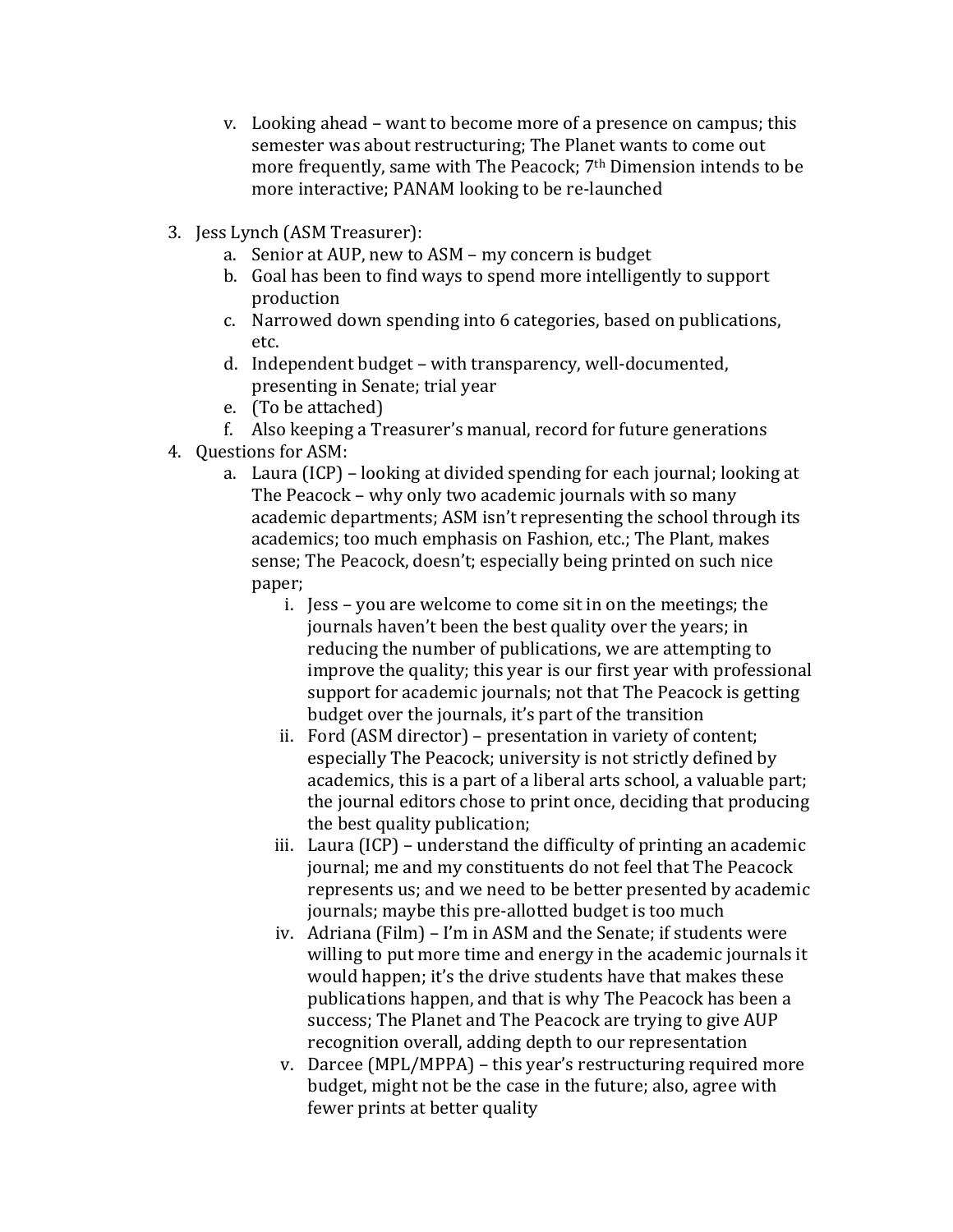- vi. Amy (MIN/MAIA) my undergraduate school did not have this; offering free courses and this opportunity is huge; academic journals are huge, but not the only part
- vii. Sven (USC VP) point of reference; either a motion needs to be made, or more informative questions
- viii. Miriam (Junior) I wish that the student population could be more aware of what's going on in ASM
	- ix. Ford (ASM Director) honestly, we could use help with that; we need marketing help within student body; your voices as Senators would really help us launch all this; tomorrow night is AUP Holiday Bash, offering an opportunity to launch clubs and activities on campus, etc.
	- x. Laura (ICP) with the move out of Bosquet, what will you need to invest in the new building
	- xi. Ford (ASM Director) the only thing we actually paid for was our equipment (Macs); the painting, etc. helped the school invest their money in the remodeling part
- xii. Max (Econ) for the future, you were looking forward to more quantity, better quality
- xiii. Ford (ASM Director) core four: journals, Peacock/Planet, web, radio; increasing Planet publications for more pertinent and regular news; after restructuring and recoding, now the 7eme should be more usable for students too
- xiv. Jess (ASM Treasurer) also, with sources of revenue: Admissions is helping pay for The Peacock, and we're also working on getting advertising as a source of revenue
- $xv.$  Stephanie (IBA) proposes that whatever's left on agenda to be delayed to next week; Laura (ICP) seconds
- xvi. All subsequent agenda points moved to next week
- b. Laura (ICP) what legal steps will you take for adding add revenue?
- c. Ford  $(ASM$  Director) we've already been looking into this; met with all the upper-level people involved in school; since we do not get paid for additions, we trust what the school has told us this will not be a problem
- d. Laura (ICP) outside of Air France, what else are we doing to get our publications out?
- e. Ford (ASM Director) need a marketing director; it took this semester to set up publications we are proud of, etc.; looking to distribute publication for free around Paris; e-publications on the 7eme soon too, especially for alumni, etc.
- f. Miriam (Junior) if you don't use the whole budget, what happens to what remains?
- g. Jess (ASM Treasurer) once the final costs for everything are figured out, (ex. academic journals later on); we will bring what remains back here to discuss together